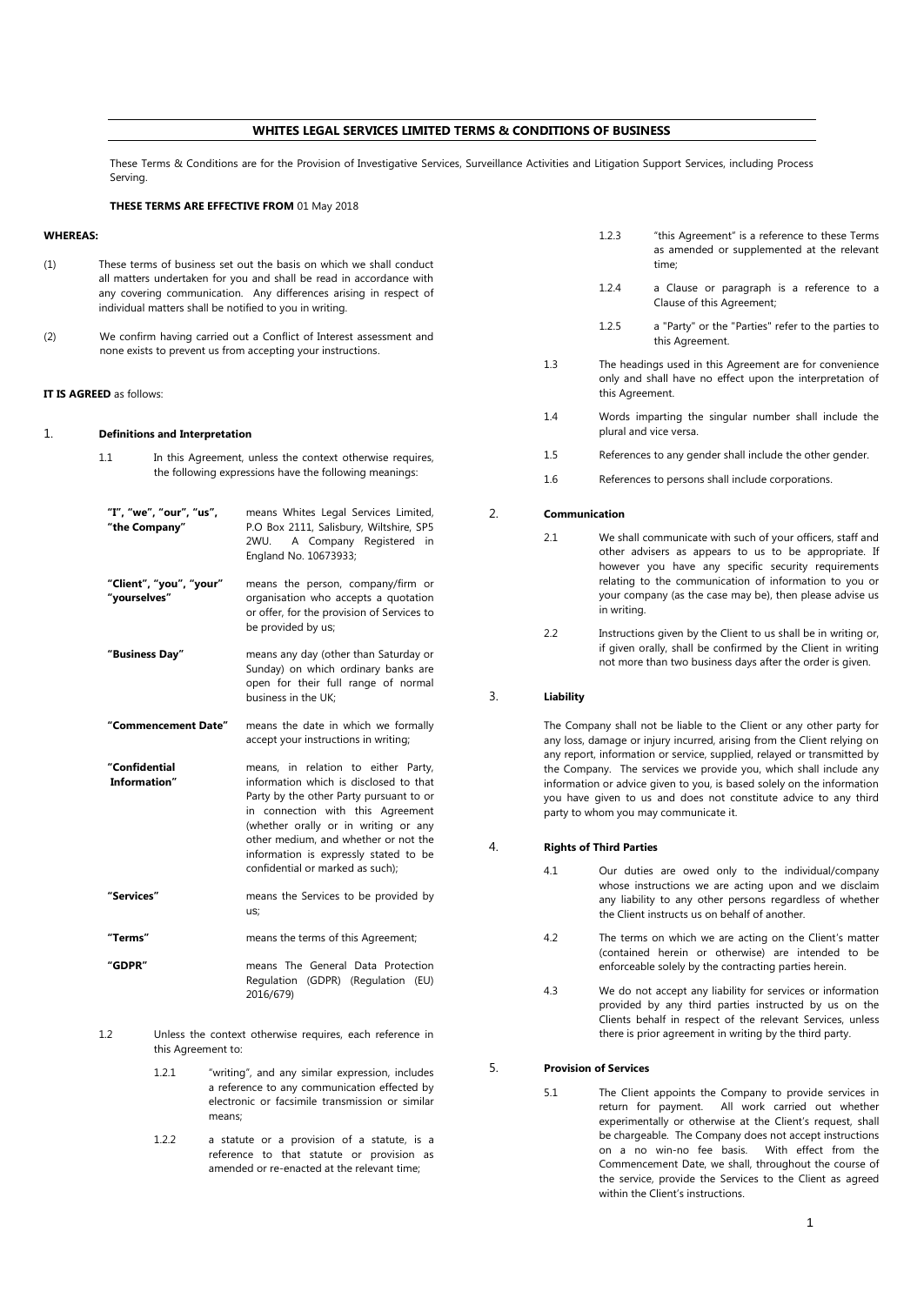- 5.2 We shall provide the Services with reasonable skill and care, commensurate with prevailing standards in the litigation support, data processing and professional investigation sector in the jurisdiction of England.
- 5.3 We shall act in accordance with all reasonable instructions given to us by the Client provided that such instructions are lawful.
- 5.4 We shall be responsible for ensuring that the services comply with all statutes, regulations, byelaws, standards, codes of conduct and any other rules relevant to their provision.
- 5.5 We may, in relation to certain specified matters relating to the Services, act on the Client's behalf. Such matters shall not be set out in this Agreement but shall be agreed between the Parties (any such agreement to be confirmed in writing) as they arise from time to time.
- 5.6 We reserve the right to amend or supplement any terms herein contained generally or specific to any matter by providing notice in writing.

#### 6. **Client's Obligations Pertaining to Services**

- 6.1 The Client shall use all reasonable endeavours to provide all pertinent information in their lawful instruction to us that is necessary for us to provide the Services.
- 6.2 The Client may, from time to time, issue reasonable lawful instructions to us in relation to our provision of the Services, only insofar as they meet the specifications of the service offered by us.
- 6.3 In the event that we require the decision, approval, consent or any other communication from the Client in order to continue with the provision of the Services or any part thereof at any time, the Client shall provide the same in a reasonable and timely manner.
- 6.4 If any consents, licences or other permissions are needed from any third parties such as landlords, planning authorities, local authorities, regulatory bodies or similar, it shall be the Client's responsibility to obtain the same in advance of the provision of the Services (or the relevant part thereof) unless otherwise specifically agreed.
- 6.5 Any delay in the provision of the Services resulting from the Client's failure or delay in complying with any of the provisions of this Clause 6 shall not be our responsibility or fault.

### 7. **Fees, Payments and Records**

- 7.1 The cost of the Services shall be indicative of the type of work undertaken and with the exception of services provided by ourselves at a fixed fee previously agreed with the Client, it is normal procedure for us to provide an estimate or quotation in each instance. If there are any changes to your original instructions or in the circumstances of the matter at any time, these shall be reflected, as we deem fit, in an amended estimate or quotation which shall be provided to you at the earliest opportunity. In the event that we are unable to provide an estimate, we shall keep you informed of the work in progress on a periodic basis or upon your request.
- 7.2 Whilst we are willing to carry out Legal Aid funded instructions at the prevailing Legal Aid rates, and provide you with the appropriate itemised invoices, we MUST be advised that it is a Legal Aid matter in your initial written instructions. Any failure to do so will result in invoices being submitted to you at our normal rates, which cannot subsequently be adjusted.
- 7.3 Where it is necessary to instruct a third party on behalf of the Client, including but not limited to external investigations, we will do so as the Client's agent and the Client shall be responsible for payment of the third parties fees.
- 7.4 We may ask for funds on account to cover initial fees and disbursements and settlement of third parties' fees. Any request for any such monies shall not be an estimate or a cap on any fee and unless payment was made for a specified purpose, may be used to meet our fees when invoiced to you.
- 7.5 An invoice will be rendered at the conclusion of a matter. We reserve the right to render interim invoices during the course of the Services provided. Any particular billing requirements of the Client should be given to us prior to the Services commencing.

## 8. **Confidentiality**

- 8.1 Each Party undertakes that, except as provided by sub-Clause 9.2 or as authorised in writing by the other Party, it shall, at all times during the continuance of this Agreement and in perpetuity after its termination:
	- 8.1.1 keep confidential all Confidential Information;
	- 8.1.2 not disclose any Confidential Information to any other party unless agreed in advance or as required by law, or in response to an order of a Court of competent jurisdiction;
	- 8.1.3 not use any Confidential Information for any purpose other than as contemplated by and subject to the terms of this Agreement;
	- 8.1.4 not make any copies of, record in any way or part with possession of any Confidential Information other than as contemplated by and subject to the terms of this Agreement; and
	- 8.1.5 ensure that none of its directors, officers, employees, agents, sub-contractors or advisers does any act which, if done by that Party, would be a breach of the provisions of sub-Clauses 8.1.1 to 8.1.4 above.
- 8.2 The provisions of this Clause 8 shall continue in force in accordance with its terms indefinitely, notwithstanding the termination of this Agreement for any reason.

## 9. **Documentation/Personal Data**

- 9.1 We shall, during, and following completion of the Services, retain any documentation or information, that may be foreseen to be required in the future, but in any event for no longer than a period defined within any Act referring to a Limitation period for bringing a legal action in a competent court in the jurisdiction in which the Services were provided, and shall dispose, destroy or delete any information which is deemed to be extraneous.
- 9.2 During such retention period, personal data processed by us on the Clients behalf will be kept securely and where transferred to the Client or a sub-processor or third party, it shall be encrypted or protected with a unique password communicated to the recipient separately and compliant with the requirements under Article 32 of the General Data Protection Regulations (GDPR).
- 9.3 We will, if so instructed, offer to the Client or data subject, without charge, assistance should a data subject formally serve upon the Client a Subject Access Request or other obligation under chapter III GDPR. Any Subject Access Request served on us directly will be referred to the Client immediately upon receipt.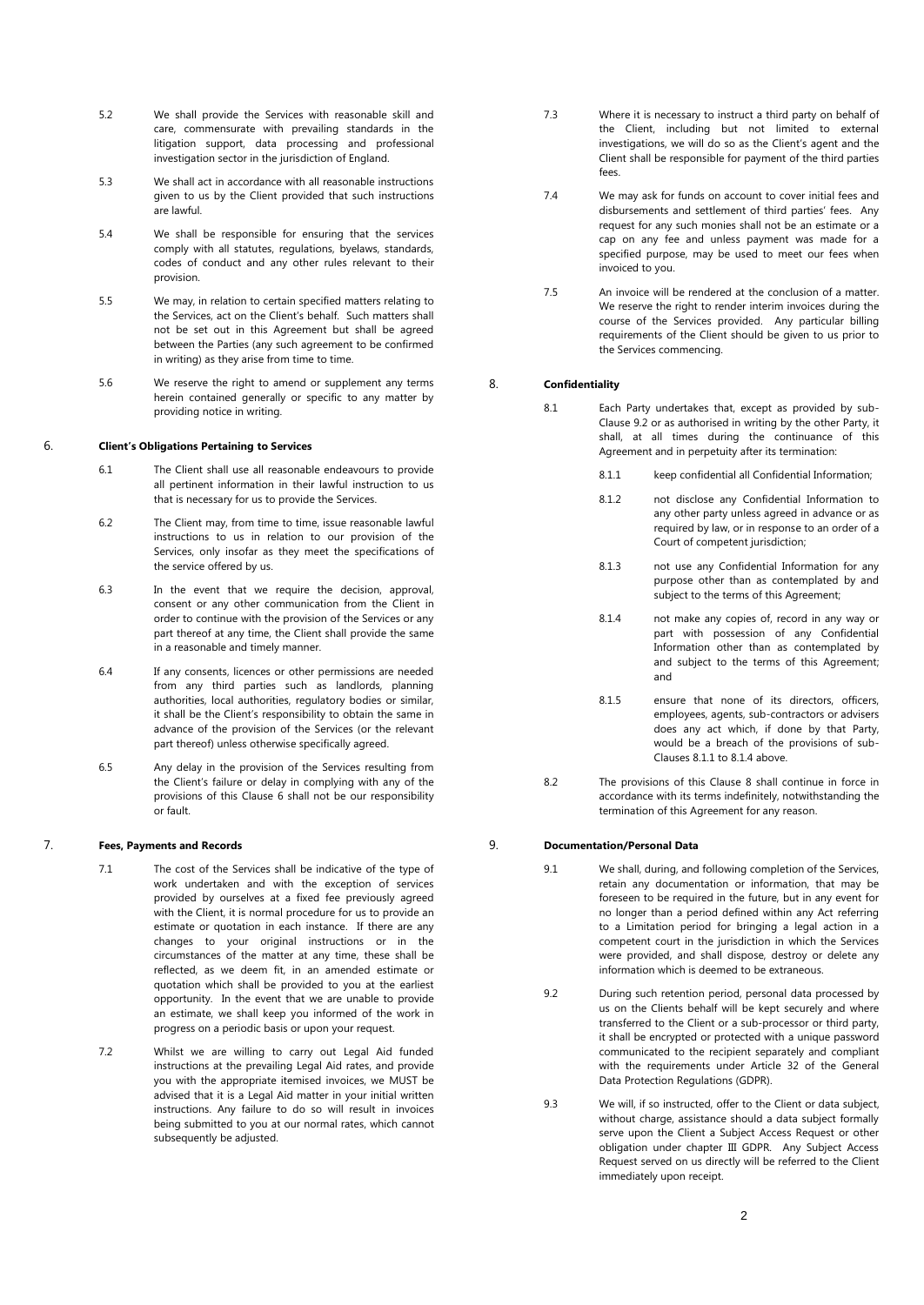- 9.4 In the event of a data breach during the processing of personal data under the terms of this contract, the Client shall be notified immediately, and we will provide assistance to the Client in order to comply with Article 28(f) of GDPR.
- 9.5 We shall upon request submit audits and undertake to inspect and provide the Client with requisite information to ensure compliance with its Article 28 obligations. We will inform the Client immediately if there is a danger of something infringing the GDPR or other data protection law of the United Kingdom, EU or a member state.
- 9.6 Where we have appointed a Data Protection Officer, they shall be named on our website.
- 9.7 For the avoidance of doubt, Client instructions are accepted on the basis that our services are conducted under the direction of the Client and as such we shall be deemed to be the Data Processor and the Client, and/or the principal shall be deemed the Data Controller, unless we determine the manner and the purpose of the processing, in which case, we shall be Data Controller or Joint Data Controller. The handling of personal data will be in accordance with the Client's instructions and direction.
- 9.8 All instructions are carried out with due consideration given to the provisions and requirements of the Bribery Act 2010 and accordingly no part of the instructions will be conducted in breach thereof.

## 10. **Limitation of Liability**

- 10.1 This Clause 10 sets out the entire financial liability of the Parties (including that for the acts or omissions of their employees, agents or subcontractors) to each other for any breach of this Agreement; any use made by the Client of Services; and any representation, statement or tortious act or omission (including, but not limited to, negligence and breach of statutory duty) arising out of or in connection with this Agreement.
- 10.2 Neither Party shall be liable to the other, whether in contract, tort (including negligence), restitution, or for breach of statutory duty or misrepresentation for any loss of profit, loss of goodwill, loss of business opportunity, loss of anticipated saving, loss or corruption of any data or information, or any special, indirect or consequential damage or loss that may be suffered by the other Party that arises out of or in connection with this Agreement.
- 10.3 Without prejudice to Clause 10, our total liability arising out of or in connection with this Agreement (whether in contract, tort (including negligence), restitution, for breach of statutory duty or misrepresentation or otherwise) shall be limited to the value of the services in respect of any and all other acts or omissions.

# 11. **Force Majeure**

- 11.1 No party to this Agreement shall be liable for any failure or delay in performing their obligations where such failure or delay results from any cause that is beyond the reasonable control of that party. Such causes include, but are not limited to: power failure, Internet service provider failure, industrial action, civil unrest, fire, flood, storms, earthquakes, acts of terrorism, acts of war, governmental action or any other event that is beyond the control of the party in question.
- 11.2 In the event that a party to this Agreement cannot perform their obligations hereunder as a result of force majeure for a continuous period of 4 weeks, the other party may at its discretion terminate this Agreement by written notice at the end of that period. In the event of such termination, the Parties shall agree upon a fair and

reasonable payment for any and all Goods delivered and/or any and all Services provided up to the date of termination. Such payment shall take into account any prior contractual commitments entered into in reliance on the performance of this Agreement.

## 12. **Term and Termination**

- 12.1 This Agreement shall remain in force from the commencement date of this Agreement and shall continue to the termination of this Agreement.
- 12.2 We will treat as confidential all information concerning the Client's business affairs received, as a result of instructions received and not disclose the information to any third party save to those persons whom we deem necessary and solely for the purpose of the carrying out the Client's instructions unless such information (a) is or becomes generally available to the public or (b) is required to be disclosed in any jurisdiction by a law.
- 12.3 We, in the provision of the services, may be required to outsource all or part of the services to a subcontractor/sub-processor. It is unequivocally agreed that this is solely within our discretion and that you acknowledge that you specifically agree to us doing so. Wherever possible, any sub-contractor/sub-processor will be a Member of the Association of British Investigators (ABI). In some instances, we will use sub-contractors/subprocessors who are not members of the Association of British Investigators, but that meet our requirements as specialists. If you do not give permission for us to instruct sub-contractors/sub-processors at our sole discretion, you must notify us in writing in the initial instruction or as soon as reasonably practical thereafter and in any event, before we commence the services, and we will then seek your further permissions if necessary. It is acknowledged that all sub-contractors/sub-processors will be bound by all of the conditions contained within these terms.
- 12.4 For the purpose of law enforcement and/or fraud awareness/prevention or enforcement, it is agreed that non-personal data acquired by us may be shared at our discretion. Personal data however will remain confidential.
- 12.5 We reserve the right to conduct due diligence prior to the commencement of the Services of the client and their instructions. This may require proof of the Client's identity and or compliance with the Money Laundering Regulations in the jurisdiction in which the Services are to be provided.
- 12.6 We reserve the right to terminate the provision of our services to you by providing written notice delivered to your address or by email. You may also terminate your instructions to us on any matter at any time by providing us with written notification. Notwithstanding any termination by either party, you agree to pay any outstanding fees and costs incurred up to the date of termination or the fixed fee agreed.
- 12.7 In accordance with clause 12.3 above, in the unlikely event that we cease trading, or you are unable to contact us for a period of not less than 4 weeks, any sub-contractor/subprocessor instructed by us, will, by default, become joint data controller with you. In this event, and if you are unaware of whom the sub-contractor/sub-processor is, you should contact the Secretariat at the Association of British Investigators who may be able to locate the information for you. Once you are in contact with that sub-contractor, the sub-contractor, shall cease to be joint data controller, and shall, in accordance with clause 12.3 which binds them to these terms, revert to the position of processor/sub-processor.